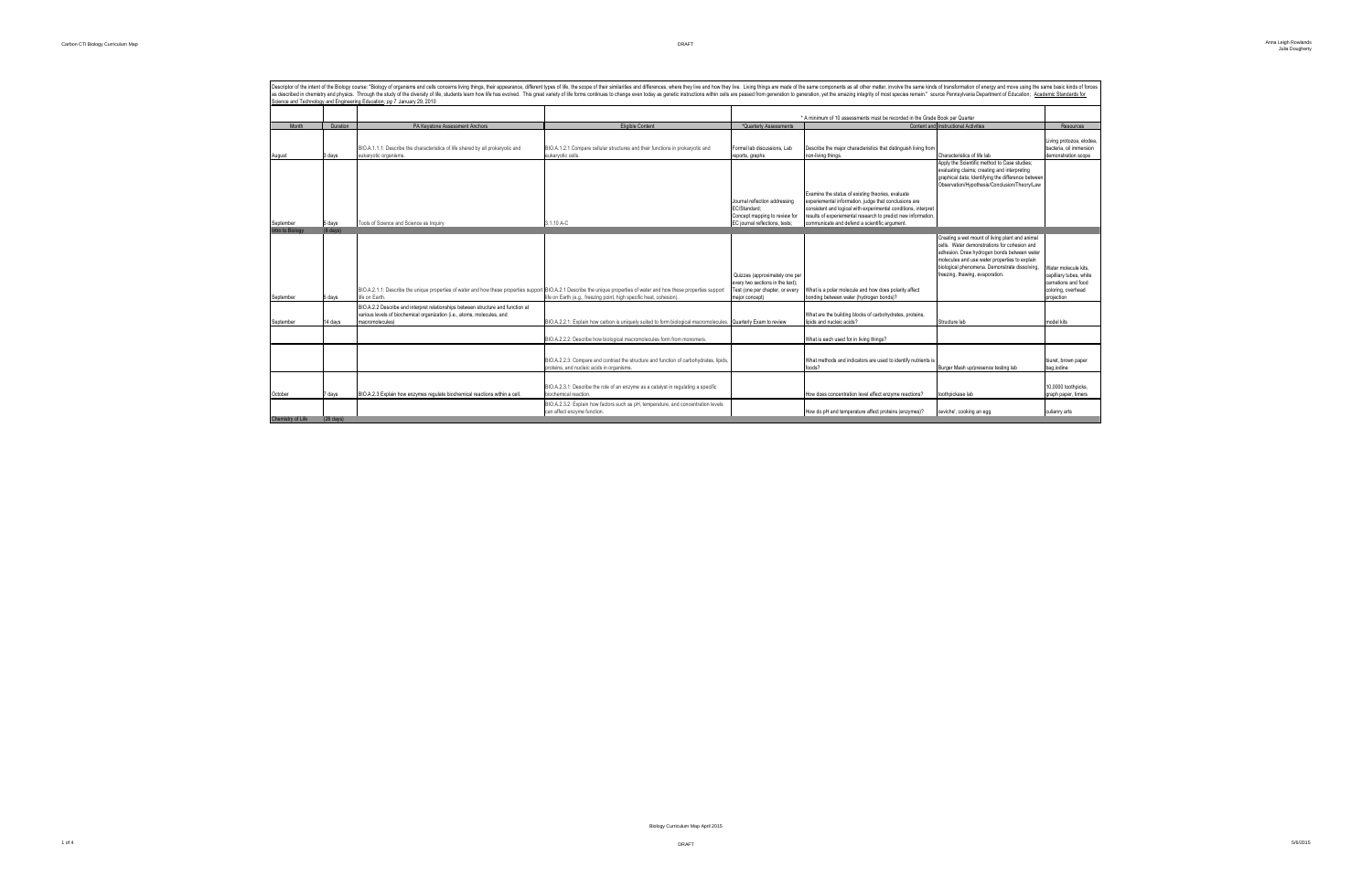|                                |                     | Descriptor of the intent of the Biology course: "Biology of organisms and cells concerns living things, their appearance, different types of lifie, the scope of their similarities and differences, where they live and how t<br>as described in chemistry and physics. Through the study of the diversity of life, students learn how life has evolved. This great variety of life is reaty varies of hange even today as genetic instructions within cells ar<br>Science and Technology and Engineering Education; pg 7 January 29, 2010 |                                                                                                                                                                                                                             |                                                                                                                         |                                                                                                                    |                                                                                                                  |                                                                                  |
|--------------------------------|---------------------|---------------------------------------------------------------------------------------------------------------------------------------------------------------------------------------------------------------------------------------------------------------------------------------------------------------------------------------------------------------------------------------------------------------------------------------------------------------------------------------------------------------------------------------------|-----------------------------------------------------------------------------------------------------------------------------------------------------------------------------------------------------------------------------|-------------------------------------------------------------------------------------------------------------------------|--------------------------------------------------------------------------------------------------------------------|------------------------------------------------------------------------------------------------------------------|----------------------------------------------------------------------------------|
|                                |                     |                                                                                                                                                                                                                                                                                                                                                                                                                                                                                                                                             |                                                                                                                                                                                                                             |                                                                                                                         |                                                                                                                    |                                                                                                                  |                                                                                  |
|                                |                     |                                                                                                                                                                                                                                                                                                                                                                                                                                                                                                                                             |                                                                                                                                                                                                                             |                                                                                                                         | * A minimum of 10 assessments must be recorded in the Grade Book per Quarter                                       | Content and Instructional Activities                                                                             |                                                                                  |
| Month                          | Duration            | PA Keystone Assessment Anchors                                                                                                                                                                                                                                                                                                                                                                                                                                                                                                              | <b>Eligible Content</b>                                                                                                                                                                                                     | *Quarterly Assessments                                                                                                  |                                                                                                                    |                                                                                                                  | <b>Resources</b>                                                                 |
| October                        | 16 days             | BIO.A.1.2 Describe relationships between structure and function at biological levels of<br>organization.                                                                                                                                                                                                                                                                                                                                                                                                                                    | BIO.A.1.2.2 Describe and interpret relationships between structure and function at<br>various levels of biological organization (i.e., organelles, cells, tissues, organs, organ<br>systems, and multicellular organisms).  | Formal lab discussions, Lab<br>reports, graphs                                                                          | Identify organelles & functioni n eukaryotic cell<br>Explain how the structure of an organelle is essential to its | organelle lab; microscope labs - cork, onion,<br>elodea, various single cell organisms                           |                                                                                  |
|                                |                     |                                                                                                                                                                                                                                                                                                                                                                                                                                                                                                                                             | BIO.B.2.2.2: Describe the role of ribosomes, endoplasmic reticulum, Golgi apparatus,<br>and the nucleus in the production of specific types of proteins                                                                     | Journal reflection addressing<br>EC/Standard:<br>Concept mapping to review for<br>EC journal reflections, tests;        | funtion.                                                                                                           |                                                                                                                  |                                                                                  |
| November                       | 6 days              | BIO.A.4.1 Identify and describe the cell structures involved in transport of materials<br>into, out of, and throughout a cell.                                                                                                                                                                                                                                                                                                                                                                                                              | BIO.A.4.1.1 Describe how the structure of the plasma membrane allows it to function<br>as a regulatory structure and/or protective barrier for a cell.                                                                      | Quizzes (approximately one per<br>every two sections in the text);<br>Test (one per chapter, or every<br>major concept) | What are main organelles of eukaryotes and how do they<br>funtion as individually and as a whole                   | plasmolysis, turgor pressure                                                                                     | Microscope slides and<br>coverslips. Sterlized<br>animal blood, living<br>elodea |
|                                |                     |                                                                                                                                                                                                                                                                                                                                                                                                                                                                                                                                             | BIO.A.4.1.2 Compare the mechanisms that transport materials across the plasma<br>membrane (i.e. passive transport -- diffusion, osmosis, facilitated diffusion; and active<br>transport -- pumps, endocytosis, exocytosis). | Quarterly Exam to review                                                                                                |                                                                                                                    |                                                                                                                  |                                                                                  |
|                                |                     |                                                                                                                                                                                                                                                                                                                                                                                                                                                                                                                                             | BIO.A.4.1.3 Describe how membrane-bound cellular organelles (e.g. endoplasmic<br>reticulum, Golgi apparatus facilitate the transport of materials within a cell.                                                            |                                                                                                                         | What are the main reactants and products of photosynthesis<br>and cellular respiration?                            | Stomata Lab, chromatography lab,                                                                                 |                                                                                  |
| December                       | 14 davs             | BIO.A.3.1 Identify and describe the cell structures involved in processing energy.                                                                                                                                                                                                                                                                                                                                                                                                                                                          | BIO.A.3.1.1: Describe the fundamental roles of plastids (e.g., chloroplasts) and<br>mitochondria in energy transformations.                                                                                                 |                                                                                                                         | How does the cell membrane keep some substances out?<br>Which substances can cross the lipid bilaver?              |                                                                                                                  |                                                                                  |
|                                |                     | BIO.A.3.2 Identify and describe how organisms obtain and transform energy for their<br>life processes.                                                                                                                                                                                                                                                                                                                                                                                                                                      | BIO.A.3.2.1: Compare the basic transformation of energy during photosynthesis and<br>cellular respiration.                                                                                                                  |                                                                                                                         | How do prokaryotes and eukaryotes differ in structure and<br>funtion?                                              |                                                                                                                  |                                                                                  |
|                                |                     |                                                                                                                                                                                                                                                                                                                                                                                                                                                                                                                                             | BIO.A.3.2.2: Describe the role of ATP in biochemical reactions                                                                                                                                                              |                                                                                                                         | What is the endosymbiont theory?                                                                                   | Endosymbiosis                                                                                                    |                                                                                  |
| Cell structure and<br>function | $(36 \text{ days})$ |                                                                                                                                                                                                                                                                                                                                                                                                                                                                                                                                             |                                                                                                                                                                                                                             |                                                                                                                         |                                                                                                                    |                                                                                                                  |                                                                                  |
| December                       | 6 days              | BIO.A.4.2 Explain mechanisms that permit organisms to maintain biological balance<br>between their internal and external environments.                                                                                                                                                                                                                                                                                                                                                                                                      | BIO.A.4.2.1: Explain how organisms maintain homeostasis (e.g., thermoregulation,<br>water regulation, oxygen regulation).                                                                                                   |                                                                                                                         |                                                                                                                    | Measure the rate of cell respiration in various<br>organisms under various conditions using digital<br>equipment |                                                                                  |
| Maintaining<br>Homeostasis     | $(6 \text{ days})$  |                                                                                                                                                                                                                                                                                                                                                                                                                                                                                                                                             |                                                                                                                                                                                                                             |                                                                                                                         |                                                                                                                    |                                                                                                                  |                                                                                  |
| January                        | 12 days             | BIO.B.1.1 Describe the three stages of the cell cycle: interphase, nuclear division,<br>cytokinesis                                                                                                                                                                                                                                                                                                                                                                                                                                         | BIO.B.1.1.1 Describe the events that occur during the cell cycle: interphase, nuclear<br>division (i.e. mitosis or meiosis), cytokinesis                                                                                    |                                                                                                                         |                                                                                                                    |                                                                                                                  |                                                                                  |
|                                |                     |                                                                                                                                                                                                                                                                                                                                                                                                                                                                                                                                             | BIO.B.1.1.2 Compare the processes and outcomes of mitotic and meiotic nuclear<br>divisions.                                                                                                                                 |                                                                                                                         |                                                                                                                    |                                                                                                                  |                                                                                  |
| Cell replication               | $(12$ days)         |                                                                                                                                                                                                                                                                                                                                                                                                                                                                                                                                             |                                                                                                                                                                                                                             |                                                                                                                         |                                                                                                                    |                                                                                                                  |                                                                                  |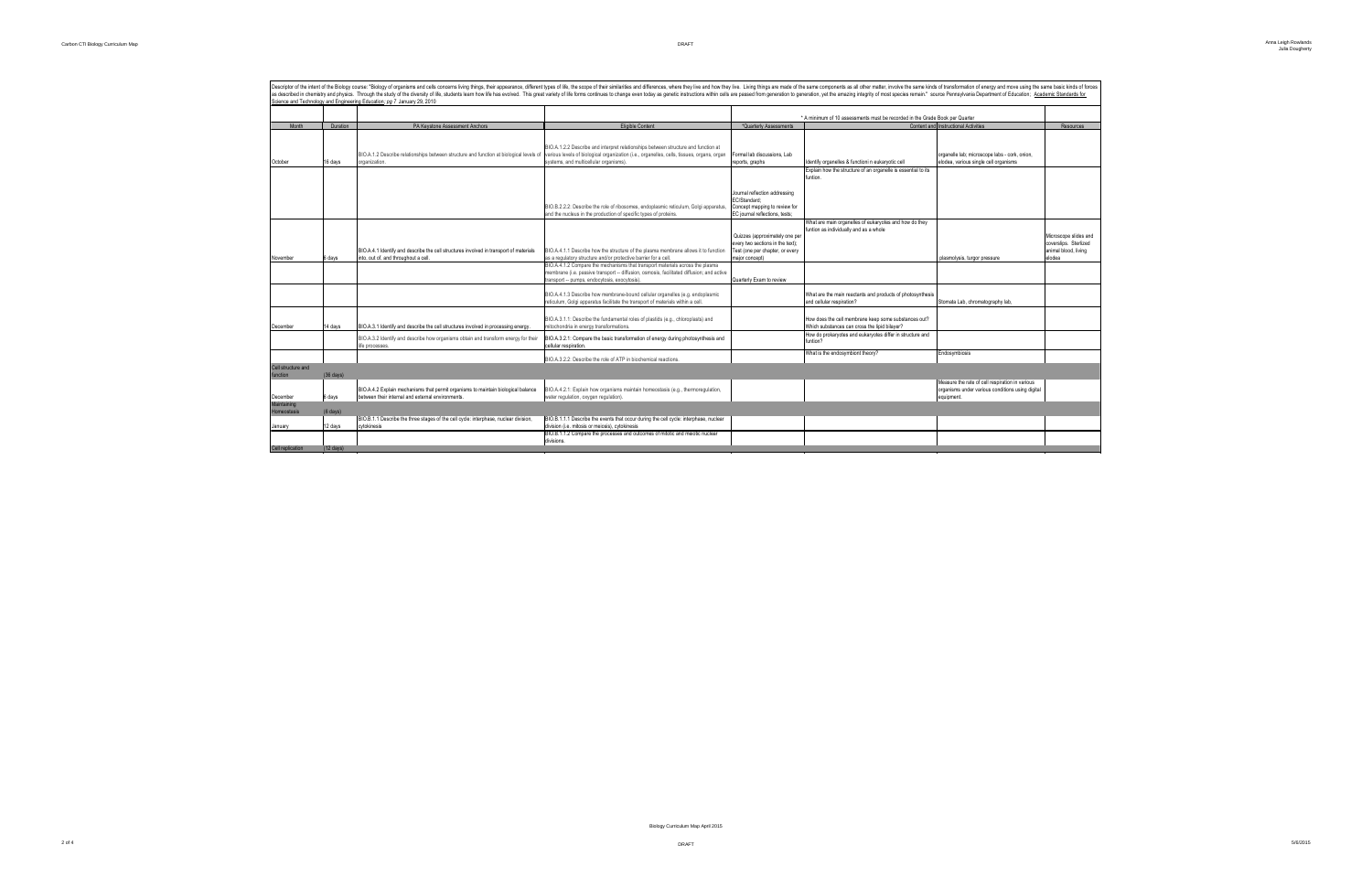|         |          | Science and Technology and Engineering Education: pg 7 January 29, 2010  |                                                                         |                                                                              |                                                                      |                                         |                    |
|---------|----------|--------------------------------------------------------------------------|-------------------------------------------------------------------------|------------------------------------------------------------------------------|----------------------------------------------------------------------|-----------------------------------------|--------------------|
|         |          |                                                                          |                                                                         | * A minimum of 10 assessments must be recorded in the Grade Book per Quarter |                                                                      |                                         |                    |
| Month   | Duration | PA Keystone Assessment Anchors                                           | Eligible Content                                                        | *Quarterly Assessments                                                       |                                                                      | Content and Instructional Activities    | Resources          |
| ebruary | 15 Days  | BIO.B.2 Genetics                                                         |                                                                         |                                                                              |                                                                      |                                         |                    |
|         |          | BIO.B.2.1 Compare Mendelian and non-Mendelian patterns                   | BIO.B.2.2.1: Describe how the processes of transcription and            | Formal lab discussions,                                                      | low do replication, transcription                                    | ranscription/translation Lab            |                    |
|         |          | of inheritance.                                                          | translation are similar in all organisms.                               | Lab reports, graphs                                                          | and translation differ?                                              |                                         |                    |
|         |          |                                                                          |                                                                         |                                                                              |                                                                      |                                         |                    |
|         |          | BIO.B.2.2 Explain the process of protein synthesis (i.e., transcription, | BIO.B.2.2.2: Describe the role of ribosomes, endoplasmic                | Quizzes (approximately                                                       | liscuss the advantages                                               |                                         |                    |
|         |          | translation, and protein modification)                                   | reticulum, Golgi apparatus, and the nucleus in the production           | one per every two sections                                                   | and disadvantages of stem-cell research.                             | Genetic Crosses                         |                    |
|         |          |                                                                          | of specific types of proteins                                           | in the text)                                                                 |                                                                      | Probability Lab                         | Pennies/Dice       |
|         |          |                                                                          |                                                                         |                                                                              |                                                                      |                                         |                    |
|         |          |                                                                          | BIO.B.2.1.1: Describe and/or predict observed patterns of               | Formal lab discussions,                                                      | Compare and contrast DNA mutations                                   | Mendel's Legacy- Pea Plant Genetics     |                    |
|         |          |                                                                          | inheritance (i.e., dominant, recessive, co-dominance, incomplete        | Lab reports, graphs                                                          | and chromosomal mutations.                                           | Trait Lab                               | PTC Strips         |
|         |          |                                                                          | dominance, sex-linked, polygenic, and multiple alleles).                |                                                                              |                                                                      | Pedigree Lab                            |                    |
|         |          |                                                                          |                                                                         | <b>Weekly Quiz</b>                                                           |                                                                      |                                         |                    |
|         |          |                                                                          | BIO.B.2.1.2: Describe processes that can alter composition or           | Concept mapping                                                              | Chemical signals, encoded in genetic code.                           | Modeling Lab                            | Clay Kit           |
|         |          |                                                                          | number of chromosomes (i.e., crossing-over, nondisjunction,             |                                                                              | are responsible for differentiation.                                 |                                         |                    |
|         |          |                                                                          | duplication, translocation, deletion, insertion, and inversion).        |                                                                              |                                                                      |                                         |                    |
|         |          |                                                                          |                                                                         |                                                                              |                                                                      |                                         |                    |
|         |          | BIO.B.2.3 Explain how genetic information is expressed                   | BIO.B.2.3.1: Describe how genetic mutations alter the DNA               | Journal reflection                                                           | How do cells differentiate?                                          | "Snork" Creation                        |                    |
|         |          |                                                                          | sequence and may or may not affect phenotype                            |                                                                              | How do mutations occur and what is                                   | Mutations by analogy                    |                    |
|         |          |                                                                          | (e.g., silent, nonsense, frame-shift)                                   |                                                                              | he consequence of various mutations?                                 |                                         |                    |
|         |          |                                                                          |                                                                         |                                                                              |                                                                      |                                         |                    |
|         |          | BIO.B.2.4 Apply scientific thinking, processes, tools, and technologies  | BIO.B.2.4.1: Explain how genetic engineering has impacted the           | Journal reflection                                                           | How do small genetic changes                                         | Chromososnes & Inheritance              |                    |
|         |          | in the study of genetics.                                                | fields of medicine, forensics, and agriculture (e.g., selective         |                                                                              | ccumulate in a gene pool?                                            | Human Genetics                          |                    |
|         |          |                                                                          | breeding, gene splicing, cloning, genetically modified organisms,       |                                                                              |                                                                      |                                         |                    |
|         |          |                                                                          | gene therapy)                                                           | <b>Weekly Quiz</b>                                                           |                                                                      |                                         |                    |
|         |          |                                                                          |                                                                         |                                                                              |                                                                      |                                         |                    |
|         |          |                                                                          |                                                                         | Unit Test 8                                                                  |                                                                      |                                         |                    |
|         |          |                                                                          |                                                                         |                                                                              |                                                                      |                                         |                    |
| March   |          |                                                                          |                                                                         | <b>Weekly Quiz</b>                                                           |                                                                      |                                         |                    |
|         | 13 Days  | BIO.B.1 Cell Growth and Reproduction                                     | BIO.B.1.2.1: Describe how the process of DNA replication                |                                                                              | Transmission of information results in                               | DNA, RNA, Structure and Function        |                    |
|         |          | BIO.B.1.2 Explain how genetic information is inherited.                  | results in the transmission and/or conservation of genetic information. |                                                                              | changes within and between biological                                | Protien Synthesis                       |                    |
|         |          |                                                                          |                                                                         |                                                                              | systems.                                                             |                                         |                    |
|         |          |                                                                          |                                                                         |                                                                              |                                                                      |                                         | Strawberries, rubl |
|         |          |                                                                          |                                                                         | Formal lab discussions,                                                      |                                                                      |                                         | alcohol            |
|         |          |                                                                          | BIO.B.1.2.2: Explain the functional relationships among DNA.            | Lab reports, graphs                                                          | How is an organism able to take up foreign                           | Strawberry DNA Extraction Lab           | Soap, Salt (Kit)   |
|         |          |                                                                          | genes, alleles, and chromosomes and their roles in inheritance.         | <b>Weekly Quiz</b>                                                           | DNA and express genes as part of its                                 | Cracking the Code                       |                    |
|         |          |                                                                          |                                                                         |                                                                              | phenotype?                                                           | Use Gel electrophoresis for restriction | Gel. Electode kit  |
|         |          |                                                                          |                                                                         | Unit Test 9                                                                  |                                                                      | enzyme analysis                         |                    |
|         |          |                                                                          |                                                                         |                                                                              |                                                                      |                                         |                    |
| April   | 16 Days  | BIO.B.3 Theory of Evolution                                              |                                                                         |                                                                              |                                                                      |                                         |                    |
|         |          | BIO.B.3.1 Explain the mechanisms of evolution.                           | BIO.B.3.1.1: Explain how natural selection can impact allele            | Formal lab discussions.                                                      | Biogenisis/The First Life Forms                                      | Grouping Lab                            |                    |
|         |          |                                                                          | frequencies of a population                                             | Lab reports, graphs                                                          | Be able to support the theory of evolution                           |                                         |                    |
|         |          |                                                                          |                                                                         |                                                                              | using specific documentations, examples                              | Earth's History                         |                    |
|         |          |                                                                          |                                                                         | <b>Weekly Quiz</b>                                                           | and experiments.                                                     |                                         |                    |
|         |          |                                                                          |                                                                         |                                                                              |                                                                      |                                         |                    |
|         |          |                                                                          | BIO.B.3.1.2: Describe the factors that can contribute to the            | Journal reflection                                                           | Theories of Evolution                                                | Fossil Record                           | Fossil examples    |
|         |          |                                                                          | development of new species (e.g., isolating mechanisms, genetic         |                                                                              | Compare various mechanisms of                                        | Geological Time Scale                   |                    |
|         |          |                                                                          | drift, founder effect, migration).                                      |                                                                              | evolution.                                                           |                                         |                    |
|         |          |                                                                          |                                                                         | <b>Weekly Quiz</b>                                                           |                                                                      |                                         |                    |
|         |          |                                                                          |                                                                         |                                                                              |                                                                      | <b>Evolution in Process</b>             |                    |
|         |          |                                                                          |                                                                         |                                                                              |                                                                      |                                         |                    |
|         |          |                                                                          | BIO.B.3.1.3: Explain how genetic mutations may result in genotypic      |                                                                              | listory of Taxonomy                                                  | <b>Height Variation</b>                 |                    |
|         |          |                                                                          | and phenotypic variations within a population                           | Formal lab discussions.<br>Lab reports, graphs                               | Modern Phylogenetic Taxonomy<br>Two Modern Systems of Classification | Horse Variation Lab<br>Linneaus Lab     |                    |

Descriptor of the intent of the Biology course: "Biology of organisms and cells concerns living things, their appearance, different types of life, the scope of their similarities and differences, where they live and how th as described in chemistry and physics. Through the study of the diversity of life, students learn how life has evolved. This great variety of life forms continues to change even today as genetic instructions within cells a

| and move using the same basic kinds of forces<br>nt of Education; Academic Standards for |                       |  |  |  |  |
|------------------------------------------------------------------------------------------|-----------------------|--|--|--|--|
|                                                                                          |                       |  |  |  |  |
|                                                                                          | Resources             |  |  |  |  |
| J                                                                                        |                       |  |  |  |  |
|                                                                                          |                       |  |  |  |  |
|                                                                                          |                       |  |  |  |  |
|                                                                                          |                       |  |  |  |  |
|                                                                                          |                       |  |  |  |  |
|                                                                                          | Pennies/Dice          |  |  |  |  |
|                                                                                          |                       |  |  |  |  |
| Genetics                                                                                 |                       |  |  |  |  |
|                                                                                          | PTC Strips            |  |  |  |  |
|                                                                                          |                       |  |  |  |  |
|                                                                                          | Clay Kit              |  |  |  |  |
|                                                                                          |                       |  |  |  |  |
|                                                                                          |                       |  |  |  |  |
|                                                                                          |                       |  |  |  |  |
|                                                                                          |                       |  |  |  |  |
|                                                                                          |                       |  |  |  |  |
|                                                                                          |                       |  |  |  |  |
|                                                                                          |                       |  |  |  |  |
| e                                                                                        |                       |  |  |  |  |
|                                                                                          |                       |  |  |  |  |
|                                                                                          |                       |  |  |  |  |
|                                                                                          |                       |  |  |  |  |
|                                                                                          |                       |  |  |  |  |
|                                                                                          |                       |  |  |  |  |
|                                                                                          |                       |  |  |  |  |
| unction                                                                                  |                       |  |  |  |  |
|                                                                                          |                       |  |  |  |  |
|                                                                                          |                       |  |  |  |  |
|                                                                                          | Strawberries, rubbing |  |  |  |  |
|                                                                                          | alcohol               |  |  |  |  |
| .ab                                                                                      | Soap, Salt (Kit)      |  |  |  |  |
|                                                                                          | Gel, Electode kit     |  |  |  |  |
| restriction                                                                              |                       |  |  |  |  |
|                                                                                          |                       |  |  |  |  |
|                                                                                          |                       |  |  |  |  |
|                                                                                          |                       |  |  |  |  |
|                                                                                          |                       |  |  |  |  |
|                                                                                          |                       |  |  |  |  |
|                                                                                          |                       |  |  |  |  |
|                                                                                          | Fossil examples       |  |  |  |  |
|                                                                                          |                       |  |  |  |  |
|                                                                                          |                       |  |  |  |  |
|                                                                                          |                       |  |  |  |  |
|                                                                                          |                       |  |  |  |  |
|                                                                                          |                       |  |  |  |  |
|                                                                                          |                       |  |  |  |  |
|                                                                                          |                       |  |  |  |  |
|                                                                                          |                       |  |  |  |  |
|                                                                                          |                       |  |  |  |  |

Lab reports, graphs Two Modern Systems of Classification Linneaus Lab How does genetics play a role in speciation?

Unit Test 10